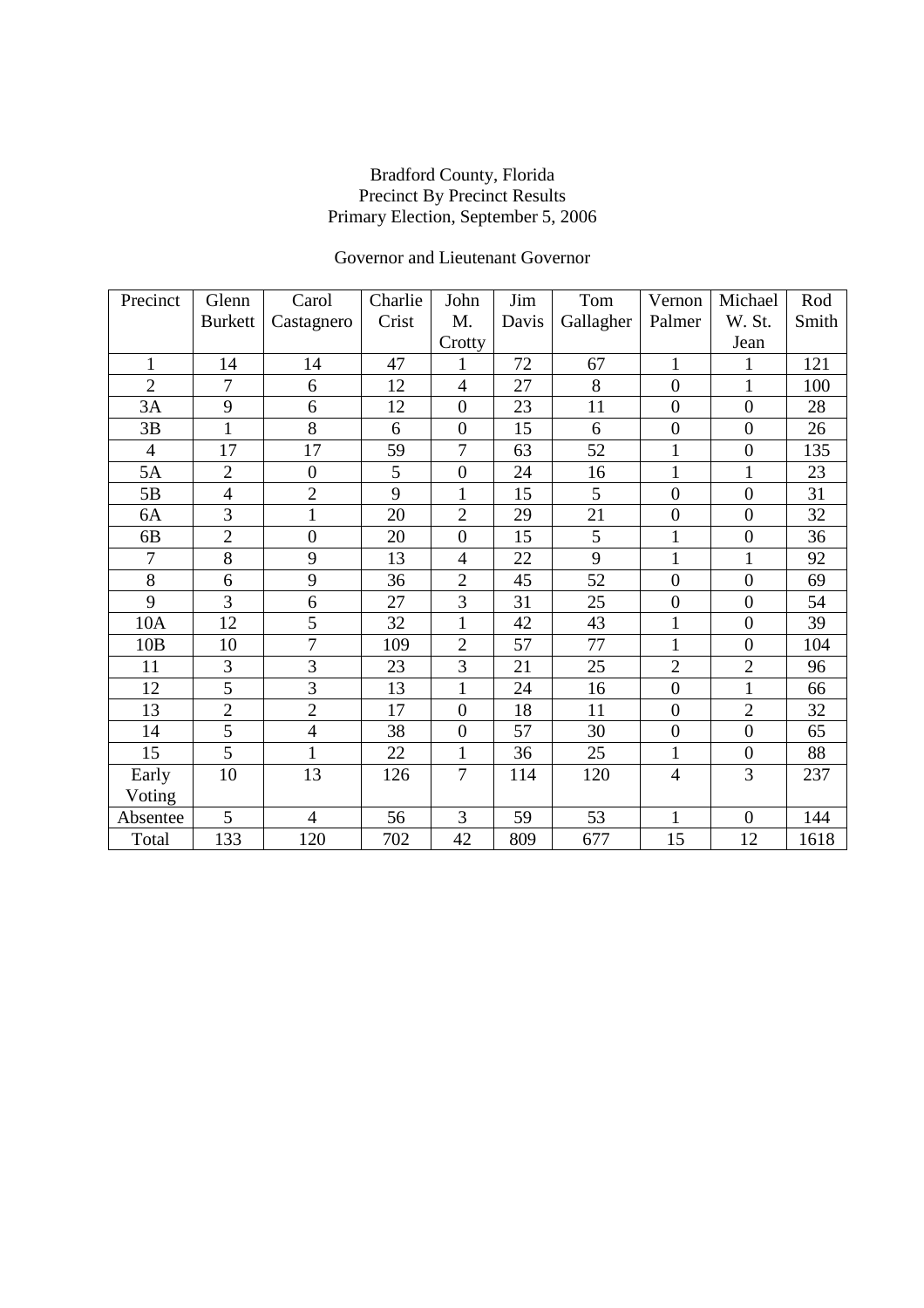## Attorney General

| Precinct            | Walter "Skip" Campbell | Merrilee Ehrlich |  |
|---------------------|------------------------|------------------|--|
| $\mathbf{1}$        | 122                    | 80               |  |
| $\overline{2}$      | 78                     | 51               |  |
| 3A                  | 39                     | 20               |  |
| 3B                  | 30                     | 18               |  |
| $\overline{4}$      | 150                    | 74               |  |
| 5A                  | 27                     | 21               |  |
| 5B                  | 34                     | 15               |  |
| 6A                  | 42                     | 17               |  |
| 6B                  | 30                     | 21               |  |
| $\tau$              | 94                     | 39               |  |
| 8                   | 75                     | 44               |  |
| 9                   | 56                     | 35               |  |
| 10A                 | 54                     | 31               |  |
| 10B                 | 81                     | 83               |  |
| 11                  | 70                     | 43               |  |
| 12                  | 58                     | 35               |  |
| 13                  | 34                     | 20               |  |
| 14                  | 75                     | 38               |  |
| 15                  | 81                     | 35               |  |
| <b>Early Voting</b> | 214                    | 124              |  |
| Absentee            | 120                    | 76               |  |
| Total               | 1564                   | 920              |  |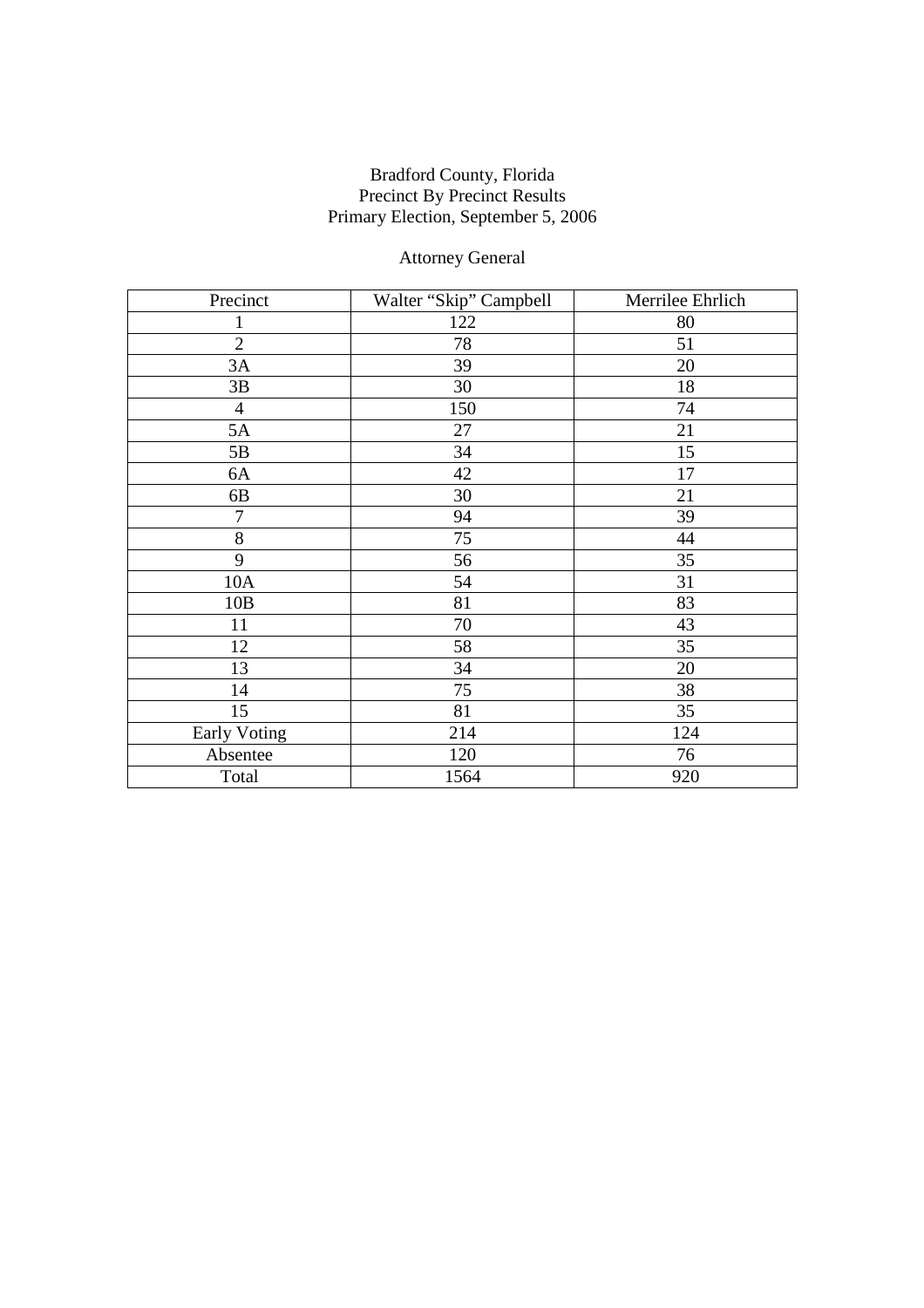## Chief Financial Officer

| Precinct       | <b>Milt Bauguess</b> | Randy Johnson  | Tom Lee        |
|----------------|----------------------|----------------|----------------|
|                | 4                    | 43             | 61             |
| $\overline{2}$ |                      | 12             | 7              |
| 3A             |                      | 5              | 17             |
| 3B             | $\overline{c}$       | $\overline{3}$ | $\overline{7}$ |
| $\overline{4}$ | 8                    | 38             | 63             |
| 5A             | $\bf{l}$             | 6              | 13             |
| 5B             | 3                    | $\overline{7}$ | $\overline{2}$ |
| 6A             | $\overline{2}$       | 13             | 22             |
| 6B             |                      | 8              | 17             |
| 7              | $\boldsymbol{0}$     | 9              | 12             |
| 8              | 5                    | 32             | 45             |
| 9              | 3                    | 18             | 29             |
| 10A            | 5                    | 23             | 42             |
| 10B            | $\overline{5}$       | 48             | 123            |
| 11             | $\mathbf{2}$         | 9              | 36             |
| 12             | $\overline{2}$       | 11             | 16             |
| 13             | $\boldsymbol{0}$     | 16             | 12             |
| 14             | $\overline{2}$       | 24             | 40             |
| 15             | 3                    | 19             | 24             |
| Early Voting   | 12                   | 92             | 138            |
| Absentee       | $\overline{7}$       | 34             | 60             |
| Total          | 69                   | 470            | 786            |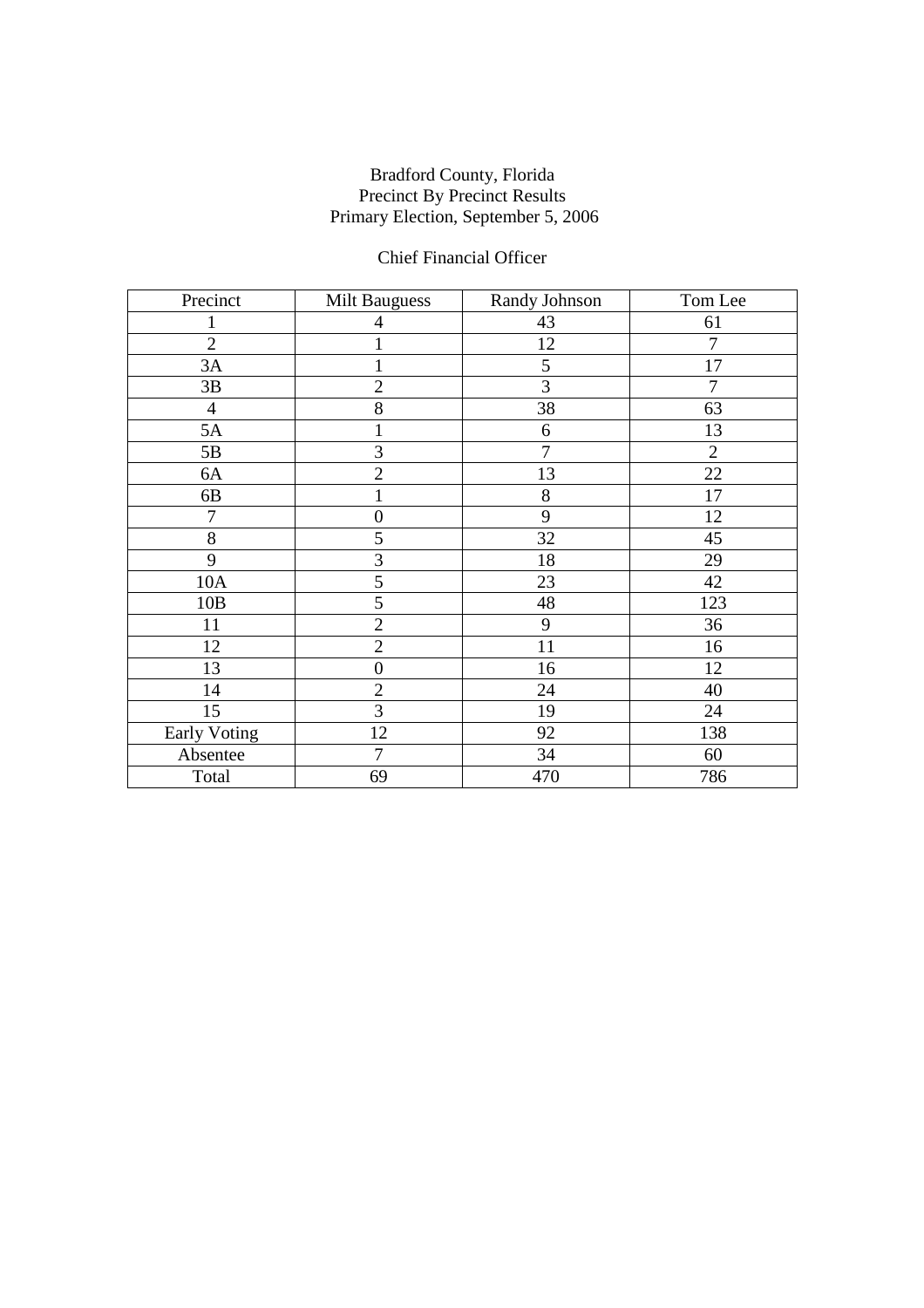## U.S. Senate

| Precinct       | LeRoy Collins    | Katherine | William "Will" | Peter Monroe     |
|----------------|------------------|-----------|----------------|------------------|
|                | Jr.              | Harris    | McBride        |                  |
| 1              | 5                | 73        | 35             | $\boldsymbol{0}$ |
| $\overline{2}$ | $\overline{4}$   | 10        | 6              | 1                |
| 3A             | $\mathbf{1}$     | 16        | $\overline{7}$ | $\overline{0}$   |
| 3B             | $\mathbf{0}$     | 9         | $\overline{3}$ | $\mathbf{0}$     |
| $\overline{4}$ | $\overline{7}$   | 56        | 45             | $\overline{4}$   |
| 5A             | $\overline{2}$   | 8         | 12             | 1                |
| 5B             | 1                | 6         | 7              | $\overline{0}$   |
| 6A             | $\overline{c}$   | 22        | 14             | $\overline{2}$   |
| 6B             | 3                | 13        | 9              | 1                |
| $\overline{7}$ | $\boldsymbol{0}$ | 13        | 8              | $\overline{2}$   |
| $8\,$          | $\overline{7}$   | 56        | 23             | 1                |
| 9              | 5                | 32        | 14             | $\mathbf{0}$     |
| 10A            | $\overline{4}$   | 52        | 19             | $\mathbf{0}$     |
| 10B            | 25               | 104       | 47             | 9                |
| 11             | $\overline{2}$   | 32        | 17             | $\boldsymbol{0}$ |
| 12             | $\mathbf{1}$     | 13        | 16             | $\overline{0}$   |
| 13             | 3                | 16        | 10             | $\mathbf{0}$     |
| 14             | 5                | 34        | 28             | 1                |
| 15             | 33               | 31        | 12             | $\overline{2}$   |
| Early Voting   | 44               | 130       | 70             | 10               |
| Absentee       | 17               | 48        | 38             | $\overline{2}$   |
| Total          | 141              | 774       | 440            | 36               |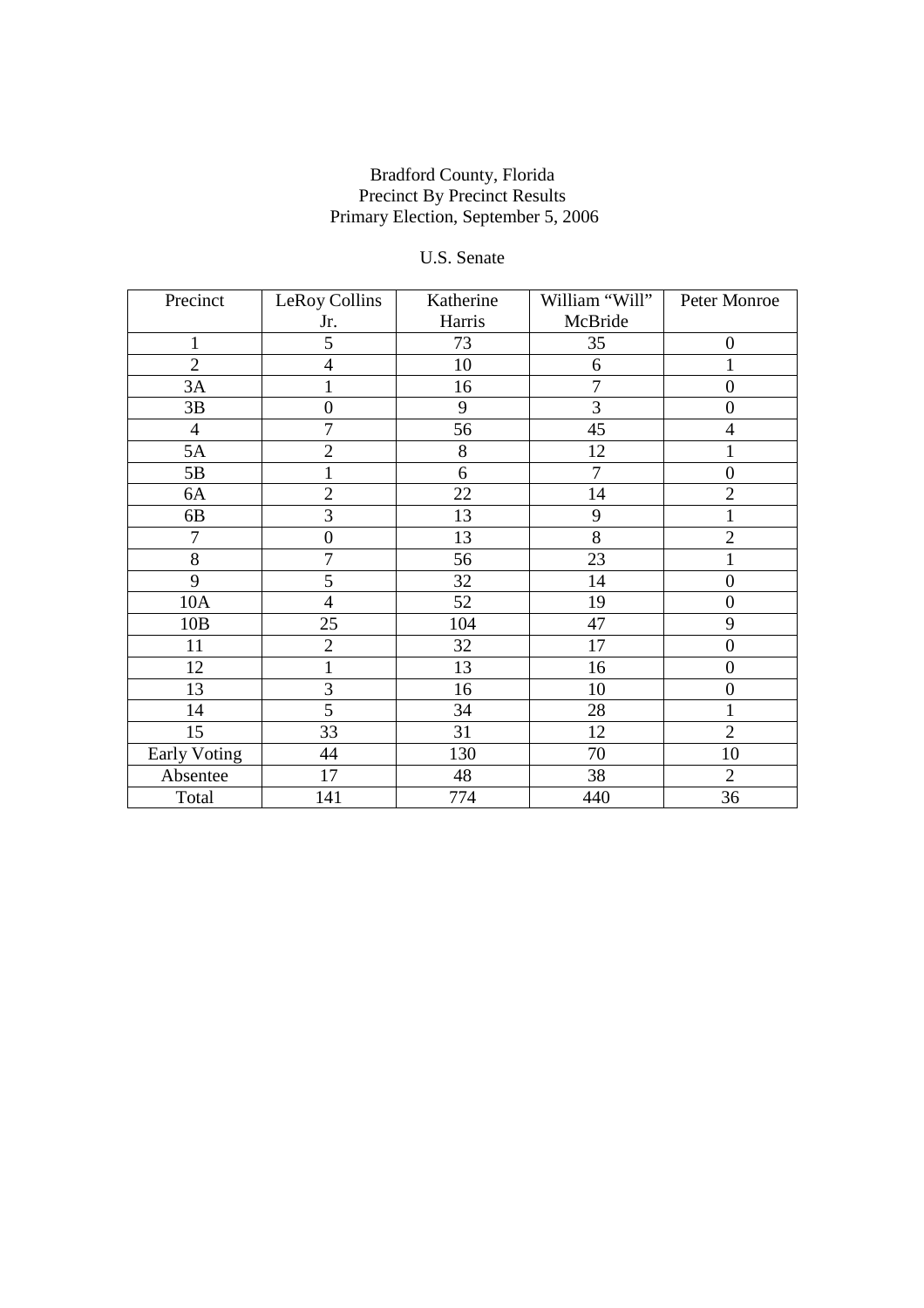## State Senate – District 14

| Precinct            | <b>Travis Horn</b> | Ed Jennings, Jr. | Perry C.     | <b>Steve Oelrich</b> |
|---------------------|--------------------|------------------|--------------|----------------------|
|                     |                    |                  | McGriff, Jr. |                      |
| $\mathbf{1}$        | 47                 | 108              | 118          | 64                   |
| $\overline{2}$      | 5                  | 112              | 32           | 16                   |
| 3A                  | 10                 | 32               | 38           | 14                   |
| 3B                  | 6                  | 23               | 25           | $\overline{4}$       |
| $\overline{4}$      | 47                 | 141              | 95           | 64                   |
| 5A                  | $\boldsymbol{6}$   | 28               | 20           | 17                   |
| 5B                  | 6                  | 31               | 21           | 9                    |
| 6A                  | 19                 | 31               | 36           | 19                   |
| 6B                  | 8                  | 19               | 34           | 16                   |
| $\overline{7}$      | $\overline{3}$     | 99               | 39           | 20                   |
| $8\,$               | 39                 | 51               | 79           | 46                   |
| 9                   | 22                 | 47               | 49           | 29                   |
| 10A                 | 21                 | 41               | 59           | 52                   |
| 10B                 | 59                 | 83               | 98           | 121                  |
| 11                  | 17                 | 43               | 83           | 32                   |
| 12                  | 10                 | 51               | 47           | 19                   |
| 13                  | 15                 | 21               | 32           | 14                   |
| 14                  | 34                 | 51               | 82           | 30                   |
| 15                  | 20                 | 53               | 75           | 28                   |
| <b>Early Voting</b> | 92                 | 187              | 185          | 153                  |
| Absentee            | 41                 | 99               | 109          | 67                   |
| Total               | 527                | 1351             | 1356         | 834                  |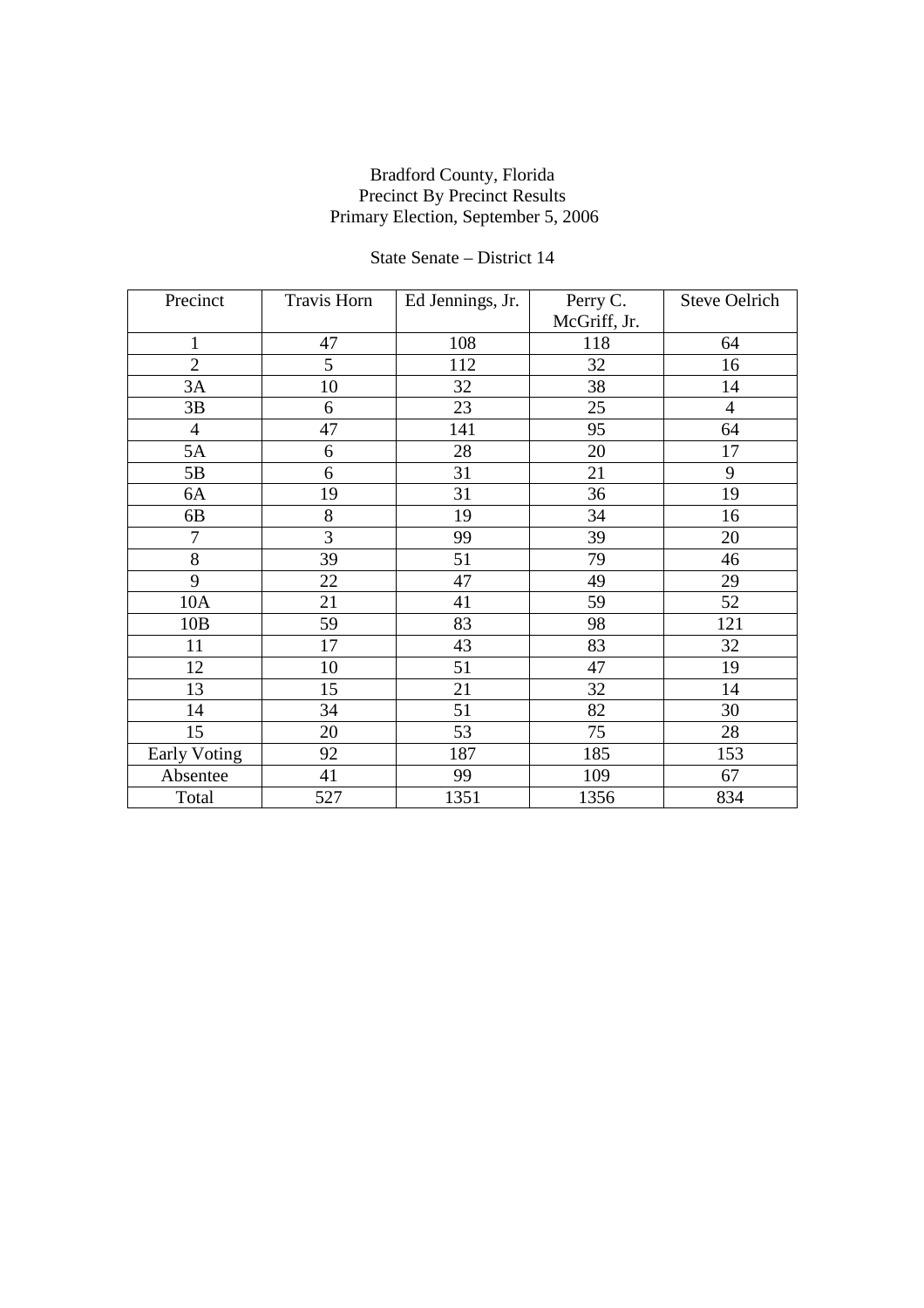# Circuit Judge – Group 4

| Precinct            | Stan Griffis | Lorraine H. | Stephen     |
|---------------------|--------------|-------------|-------------|
|                     |              | Sherman     | Pennypacker |
| $\mathbf{1}$        | 229          | 52          | 68          |
| $\overline{2}$      | 74           | 65          | 24          |
| 3A                  | 63           | 22          | 14          |
| 3B                  | 40           | 14          | 7           |
| $\overline{4}$      | 194          | 80          | 85          |
| 5A                  | 43           | 18          | 12          |
| 5B                  | 38           | 12          | 20          |
| 6A                  | 72           | 12          | 23          |
| 6B                  | 44           | 11          | 26          |
| $\overline{7}$      | 59           | 71          | 28          |
| 8                   | 119          | 45          | 57          |
| 9                   | 89           | 35          | 26          |
| 10A                 | 103          | 28          | 38          |
| 10B                 | 114          | 100         | 127         |
| 11                  | 86           | 33          | 64          |
| 12                  | 60           | 23          | 45          |
| 13                  | 50           | 19          | 16          |
| 14                  | 105          | 45          | 42          |
| 15                  | 107          | 25          | 42          |
| <b>Early Voting</b> | 326          | 113         | 182         |
| Absentee            | 158          | 75          | 89          |
| Total               | 2173         | 898         | 1035        |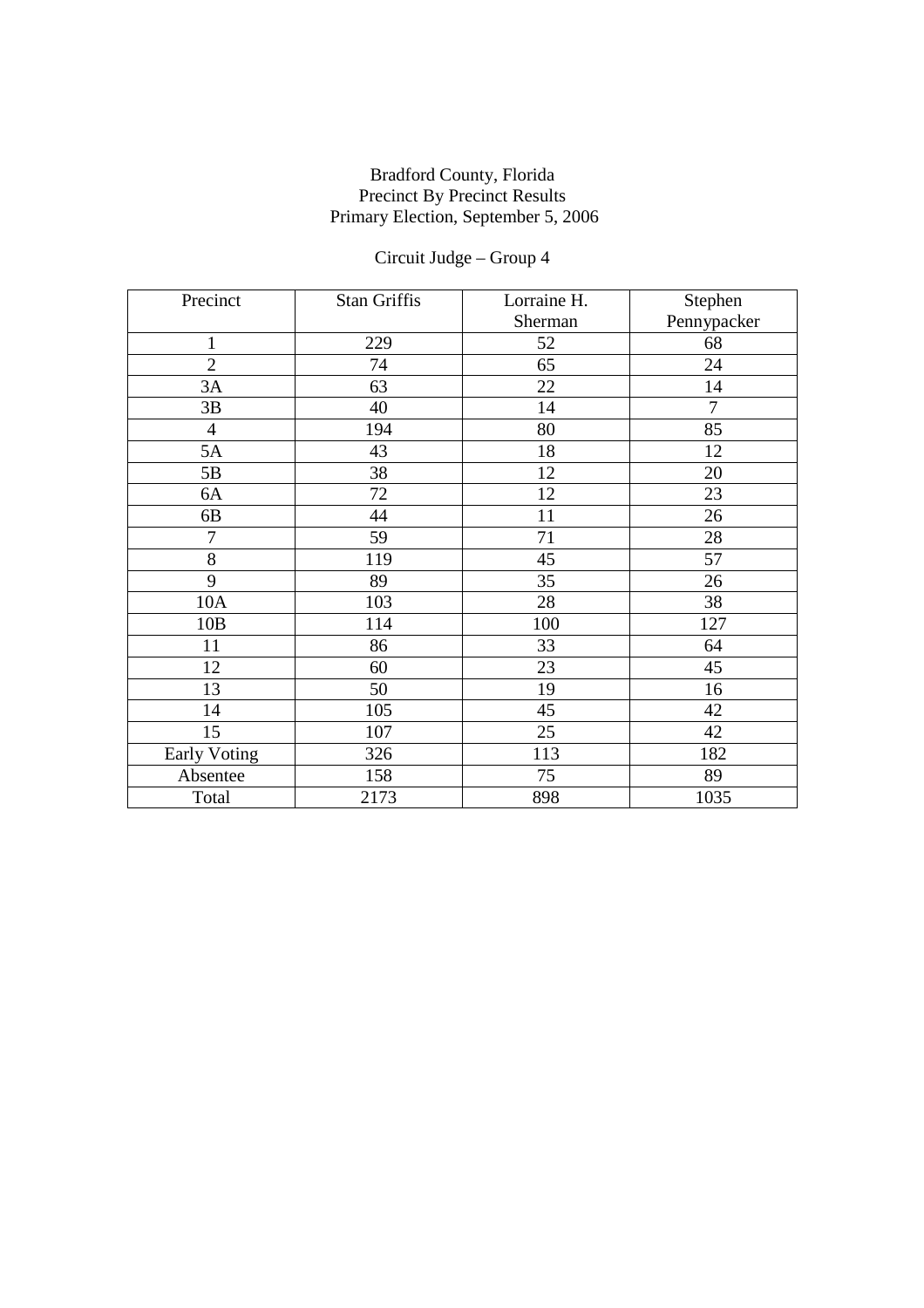## School Board Member – District 2

| Precinct     | Greg    | Michael       | <b>Bobby</b> | Stacey    | Richard |
|--------------|---------|---------------|--------------|-----------|---------|
|              | Alvarez | <b>Barber</b> | Carter       | Shuford   | Sapp    |
|              |         |               |              | Creighton |         |
|              | 65      | 32            | 41           | 188       | 45      |
| 3A           | 21      | 20            | 13           | 41        | 12      |
| 4            | 86      | 59            | 56           | 100       | 79      |
| 5B           | 17      |               | 17           | 20        | 11      |
| 6A           | 34      |               | 24           | 22        | 32      |
| Early Voting | 38      | 42            | 38           | 79        | 42      |
| Absentee     | 21      |               | 17           | 46        | 19      |
| Total        | 282     | 168           | 206          | 496       | 240     |